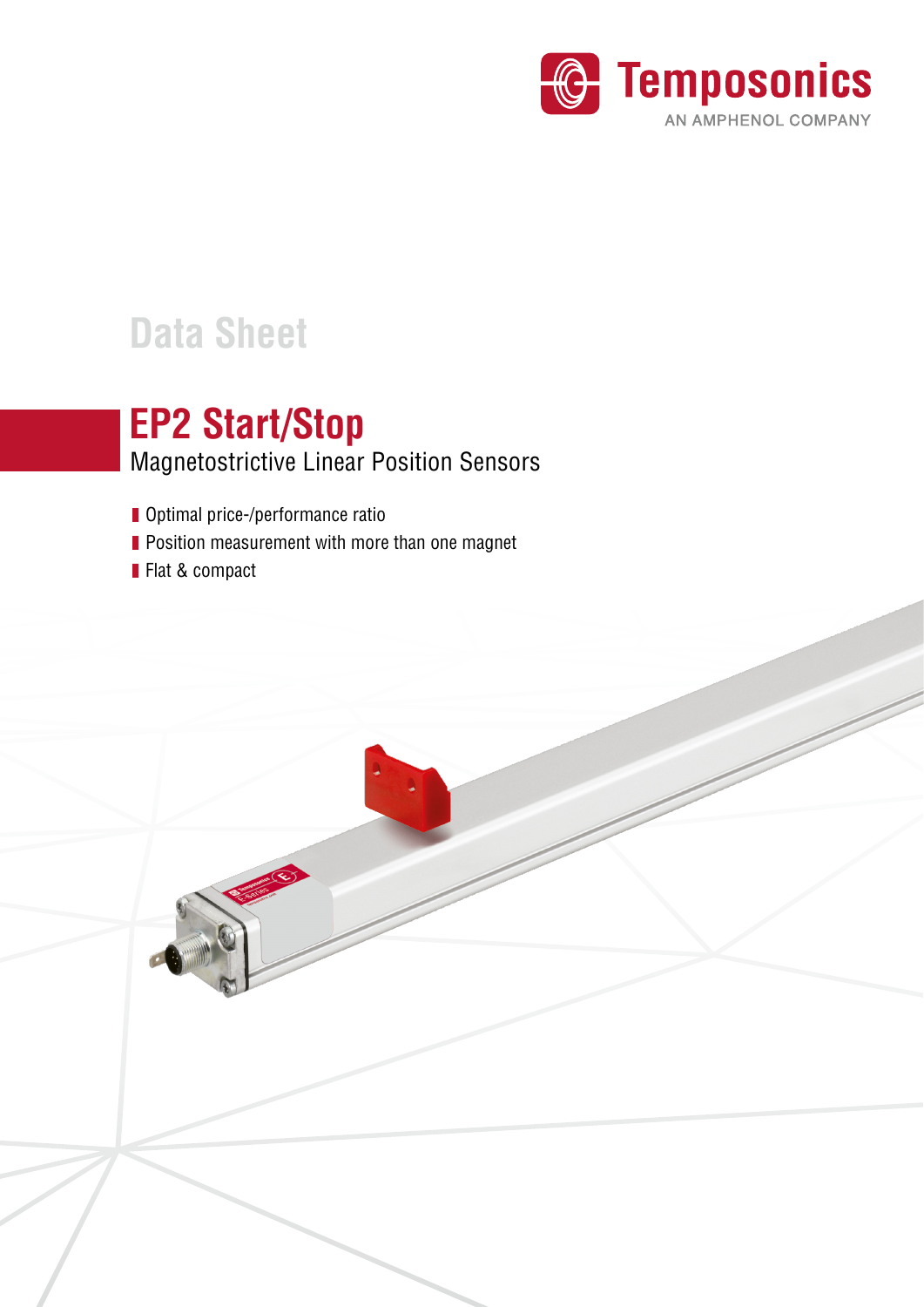# **MEASURING TECHNOLOGY**

The absolute, linear position sensors provided by Temposonics rely on the company's proprietary magnetostrictive technology, which can determine position with a high level of precision and robustness. Each Temposonics position sensor consists of a ferromagnetic waveguide, a position magnet, a strain pulse converter and supporting electronics. The magnet, connected to the object in motion in the application, generates a magnetic field at its location on the waveguide. A short current pulse is applied to the waveguide. This creates a momentary radial magnetic field and torsional strain on the waveguide. The momentary interaction of the magnetic fields releases a torsional strain pulse that propagates the length of the waveguide. When the ultrasonic wave reaches the end of the waveguide it is converted into an electrical signal. Since the speed of the ultrasonic wave in the waveguide is precisely known, the time required to receive the return signal can be converted into a linear position measurement with both high accuracy and repeatability.



*Fig. 1:* Time-of-flight based magnetostrictive position sensing principle

# **EP2 SENSOR**

Robust, non-contact and wear free, the Temposonics® linear position sensor provide high durability and precise position measurement feedback in harsh industrial environments. Measurement accuracy is tightly controlled by the quality of the waveguide manufactured exclusively by Temposonics.

The compact and flat aluminum profile offers flexible mounting options and easy installation. Moreover, the position magnet can travel along the entire flat housing profile. The EP2 has an attractive price-/performance ratio and is ideal for industrial applications including plastics molding and processing, factory automation and packaging.



*Fig. 2:* Plastic granulate for injection molding or extrusion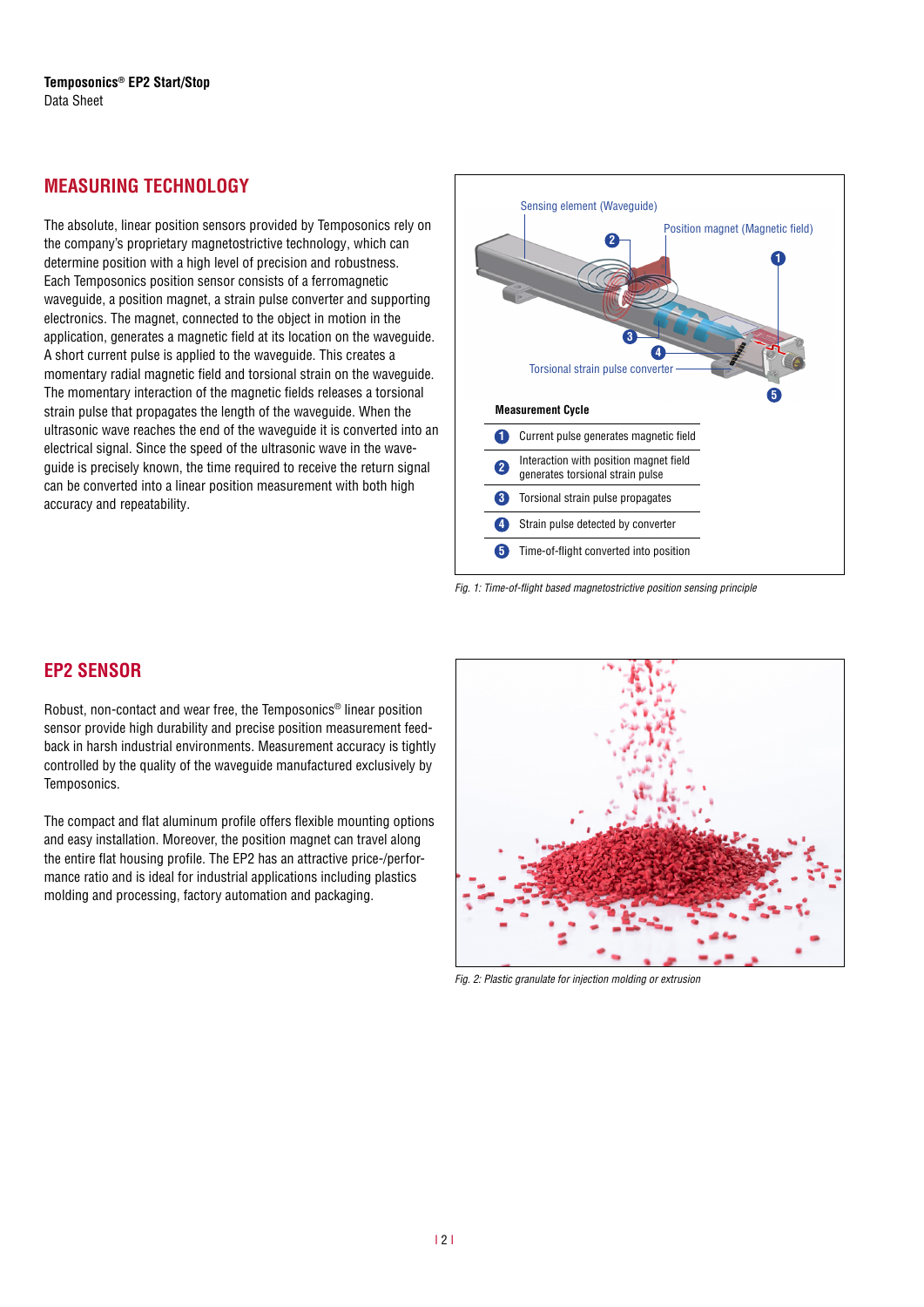# **TECHNICAL DATA**

| <b>Output</b>                     |                                                                                                                                                                                                              |  |  |
|-----------------------------------|--------------------------------------------------------------------------------------------------------------------------------------------------------------------------------------------------------------|--|--|
| Start/Stop                        | RS-422 differential signal<br>Serial parameter upload available for: stroke length, offset, gradient, status, serial number and manufacturer<br>number.                                                      |  |  |
| Measured variable                 | Position, Option: Multi-position measurement with a maximum of 2 magnets                                                                                                                                     |  |  |
| <b>Measurement parameters</b>     |                                                                                                                                                                                                              |  |  |
| Resolution                        | Controller dependent                                                                                                                                                                                         |  |  |
| Cycle time                        | Controller dependent                                                                                                                                                                                         |  |  |
| Linearity                         | $\leq \pm 0.02$ % F.S. (minimum $\pm 90$ µm)                                                                                                                                                                 |  |  |
| Repeatability                     | $\leq \pm 0.005$ % F.S. (minimum $\pm 20$ µm)                                                                                                                                                                |  |  |
| <b>Operating conditions</b>       |                                                                                                                                                                                                              |  |  |
| Operating temperature             | $-40+75$ °C ( $-40+167$ °F)                                                                                                                                                                                  |  |  |
| Humidity                          | 90 % relative humidity, no condensation                                                                                                                                                                      |  |  |
| Ingress protection <sup>1,2</sup> | IP67 (if mating cable connector is correctly fitted)                                                                                                                                                         |  |  |
| <b>Shock test</b>                 | 100 g (single shock) IEC standard 60068-2-27                                                                                                                                                                 |  |  |
| <b>Vibration test</b>             | 8 g/102000 Hz IEC standard 60068-2-6 (resonance frequencies excluded)                                                                                                                                        |  |  |
| <b>EMC</b> test                   | Electromagnetic emission according to EN 61000-6-3<br>Electromagnetic immunity according to EN 61000-6-2<br>The sensor meets the requirements of the EU directives and is marked with $\mathsf{C}\mathsf{E}$ |  |  |
| Magnet movement velocity          | Any                                                                                                                                                                                                          |  |  |
| <b>Design/Material</b>            |                                                                                                                                                                                                              |  |  |
| Sensor lid                        | Zinc die-cast                                                                                                                                                                                                |  |  |
| Sensor profile                    | Aluminum                                                                                                                                                                                                     |  |  |
| Stroke length                     | 503000 mm (2118 in.)                                                                                                                                                                                         |  |  |
| <b>Mechanical mounting</b>        |                                                                                                                                                                                                              |  |  |
| Mounting position                 | Any                                                                                                                                                                                                          |  |  |
| Mounting instruction              | Please consult the technical drawings and the brief instructions (document number: 551684)                                                                                                                   |  |  |
| <b>Electrical connection</b>      |                                                                                                                                                                                                              |  |  |
| <b>Connection type</b>            | M <sub>12</sub> (8 pin) male connector                                                                                                                                                                       |  |  |
| Operating voltage                 | +24 VDC (-15/+20 %); UL recognition requires an approved power supply with energy limitation (UL 61010-1),<br>or Class 2 rating according to the National Electrical Code (USA)/Canadian Electrical Code.    |  |  |
| Ripple                            | $\leq$ 0.28 $V_{PP}$                                                                                                                                                                                         |  |  |
| <b>Current consumption</b>        | $50100$ mA                                                                                                                                                                                                   |  |  |
| Dielectric strength               | 500 VDC (DC ground to machine ground)                                                                                                                                                                        |  |  |
| Polarity protection               | Up to -30 VDC                                                                                                                                                                                                |  |  |
| Overvoltage protection            | Up to 36 VDC                                                                                                                                                                                                 |  |  |

**1/** The IP rating is not part of the UL recognition

**2/** The IP rating IP67 is only valid for the sensors electronics housing, as water and dust can get inside the profile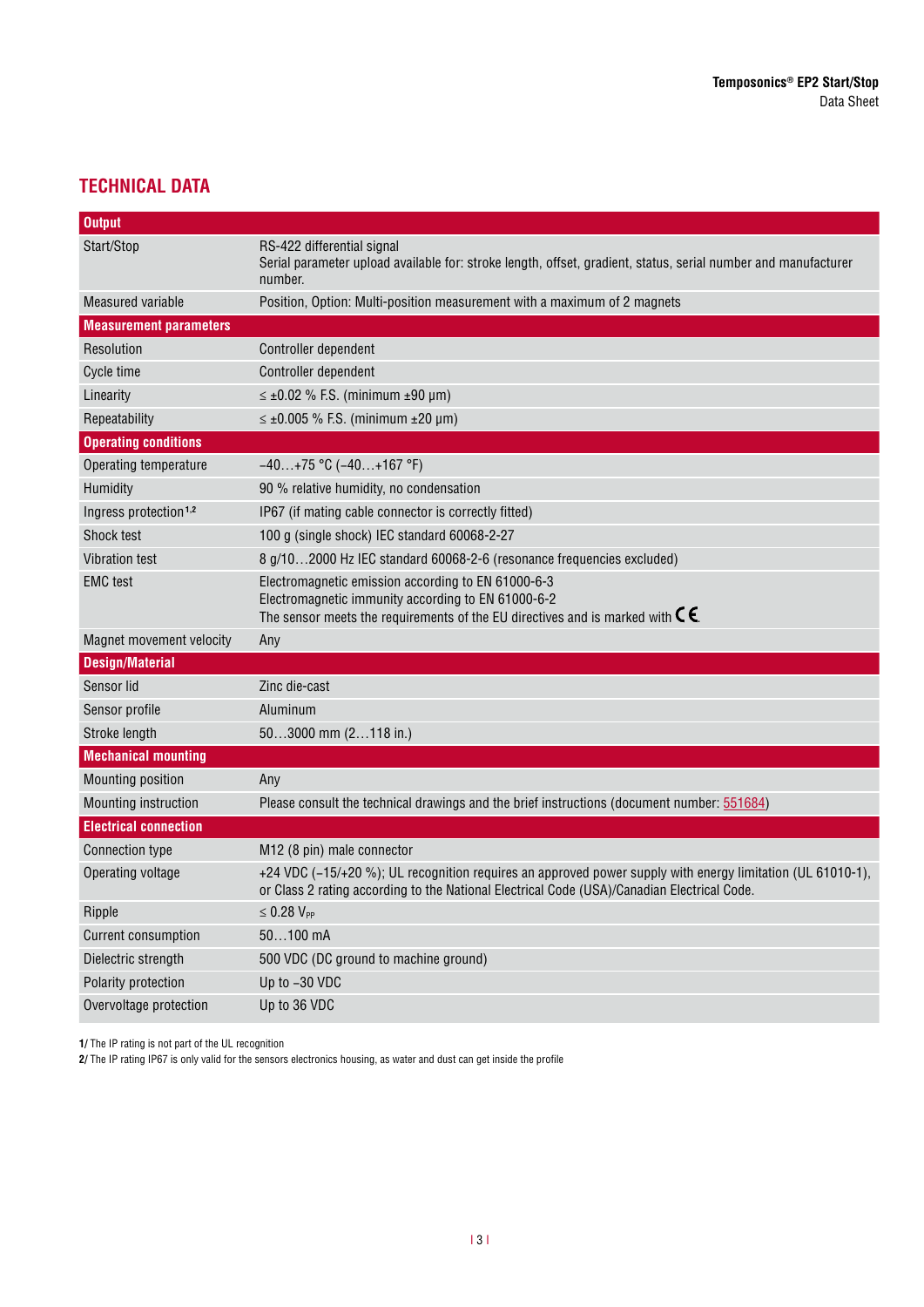# **TECHNICAL DRAWING**



*Fig. 3:* E-Series EP2 with block magnet

### **CONNECTOR WIRING**

| <b>D84</b>                             |                |                     |  |  |  |
|----------------------------------------|----------------|---------------------|--|--|--|
| $Signal + power supply$                |                |                     |  |  |  |
| <b>M12</b> male connector<br>(A-coded) | Pin            | <b>Function</b>     |  |  |  |
|                                        | $\mathbf{1}$   | Start $(+)$         |  |  |  |
|                                        | $\overline{2}$ | Start $(-)$         |  |  |  |
|                                        | 3              | Stop $(+)$          |  |  |  |
|                                        | 4              | Stop $(-)$          |  |  |  |
|                                        | 5              | Not connected       |  |  |  |
| View on sensor                         | 6              | Not connected       |  |  |  |
|                                        | 7              | +24 VDC (-15/+20 %) |  |  |  |
|                                        | 8              | DC Ground (0 V)     |  |  |  |

*Fig. 4:* Connector wiring D84 (M12 connector)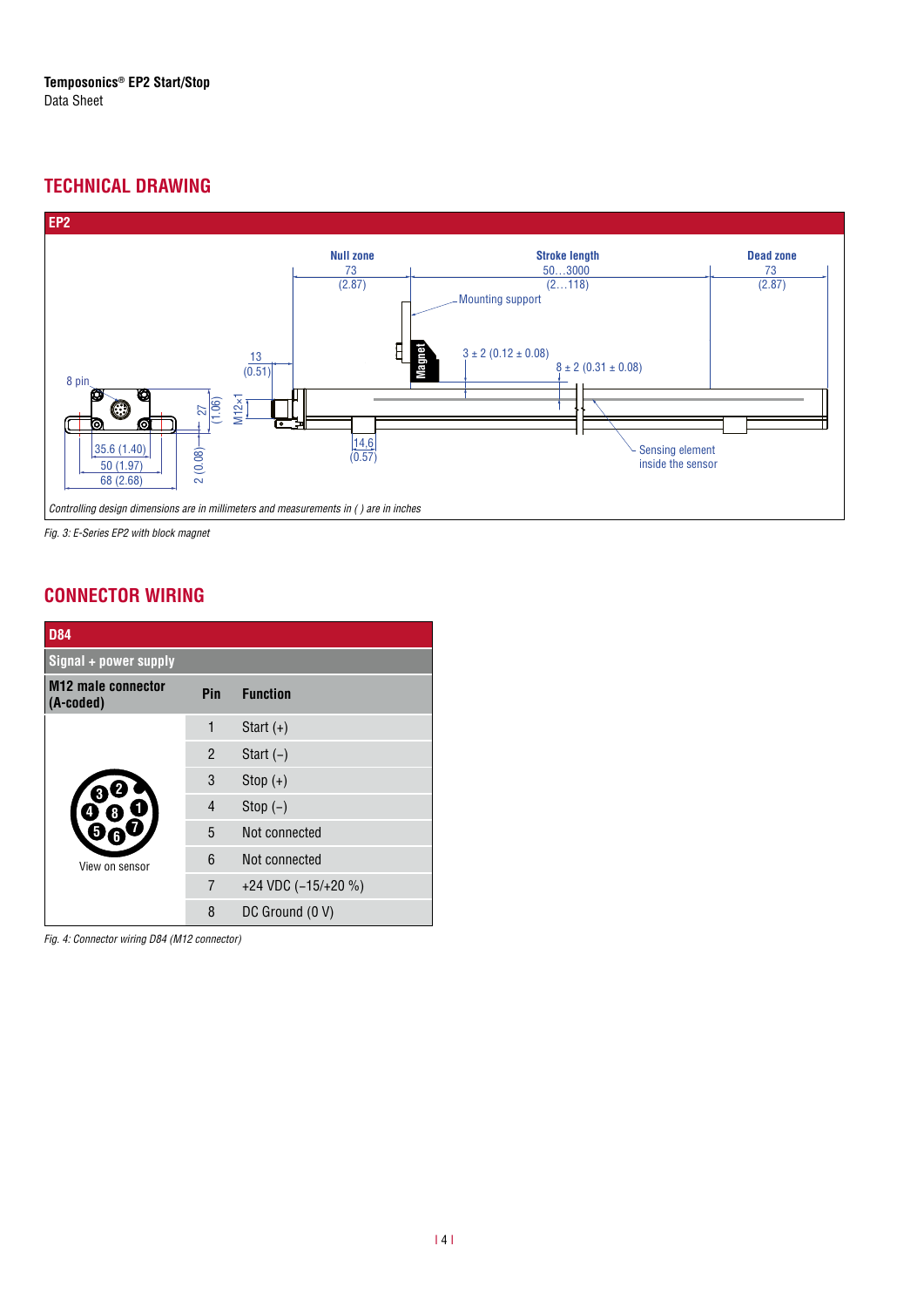

#### **FREQUENTLY ORDERED ACCESSORIES** - Additional options available in our [Accessories Guide](https://www.temposonics.com/literature/551444_en) [1551444]

*Controlling design dimensions are in millimeters and measurements in ( ) are in inches*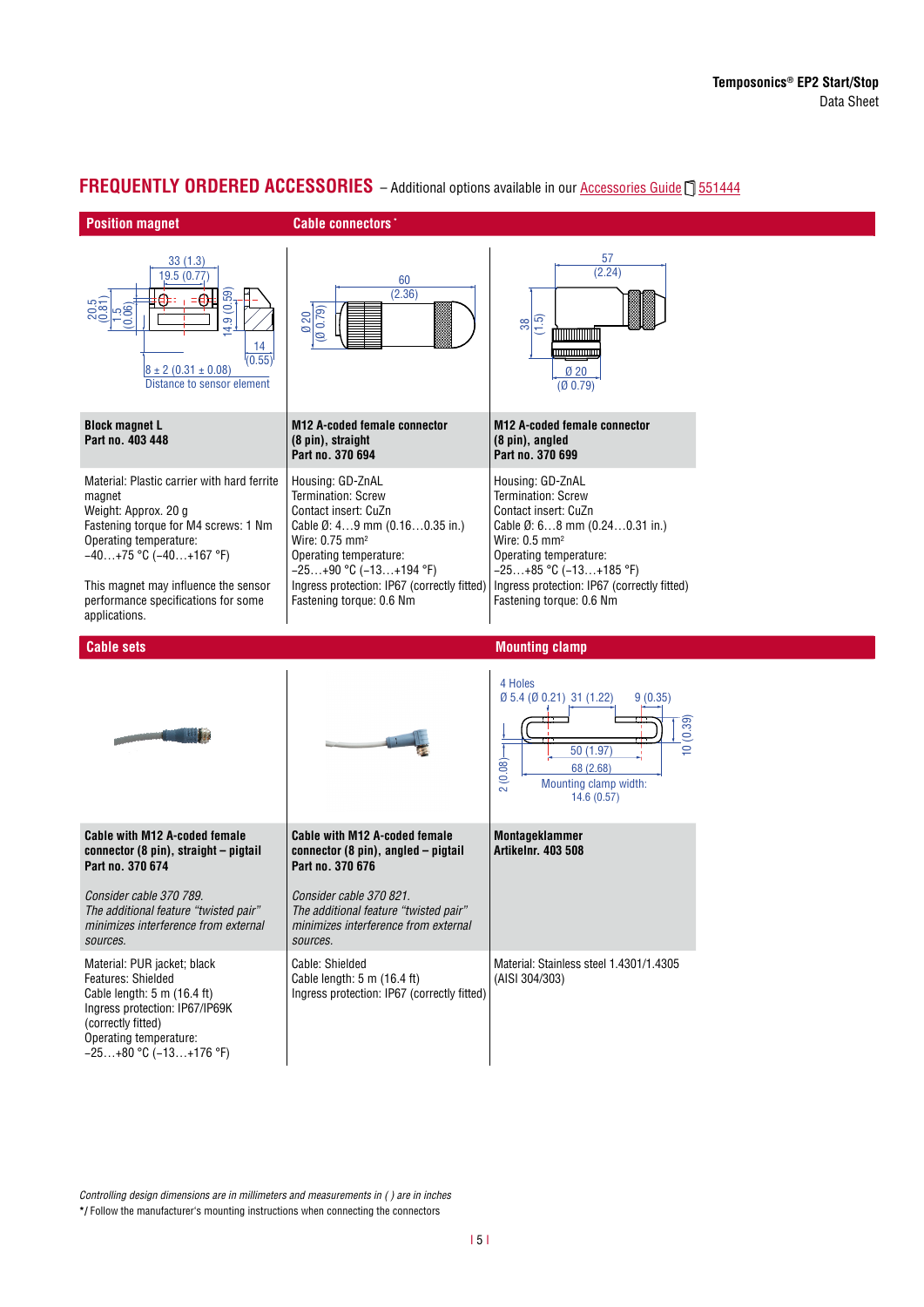# **ORDER CODE**



**D 8 4** M12 (8 pin) male connector

#### **d Operating voltage**

**1** +24 VDC (−15/+20 %)

#### **e Output**

**R 3** Start/Stop with sensor parameters upload function

### **DELIVERY**

• Sensor • 2 mounting clamps up to 1250 mm (50 in.) stroke length + 1 mounting clamp for each 500 mm (20 in.) additional stroke length

Accessories have to be ordered separately.

**Manuals, Software & 3D Models available at: www.temposonics.com**